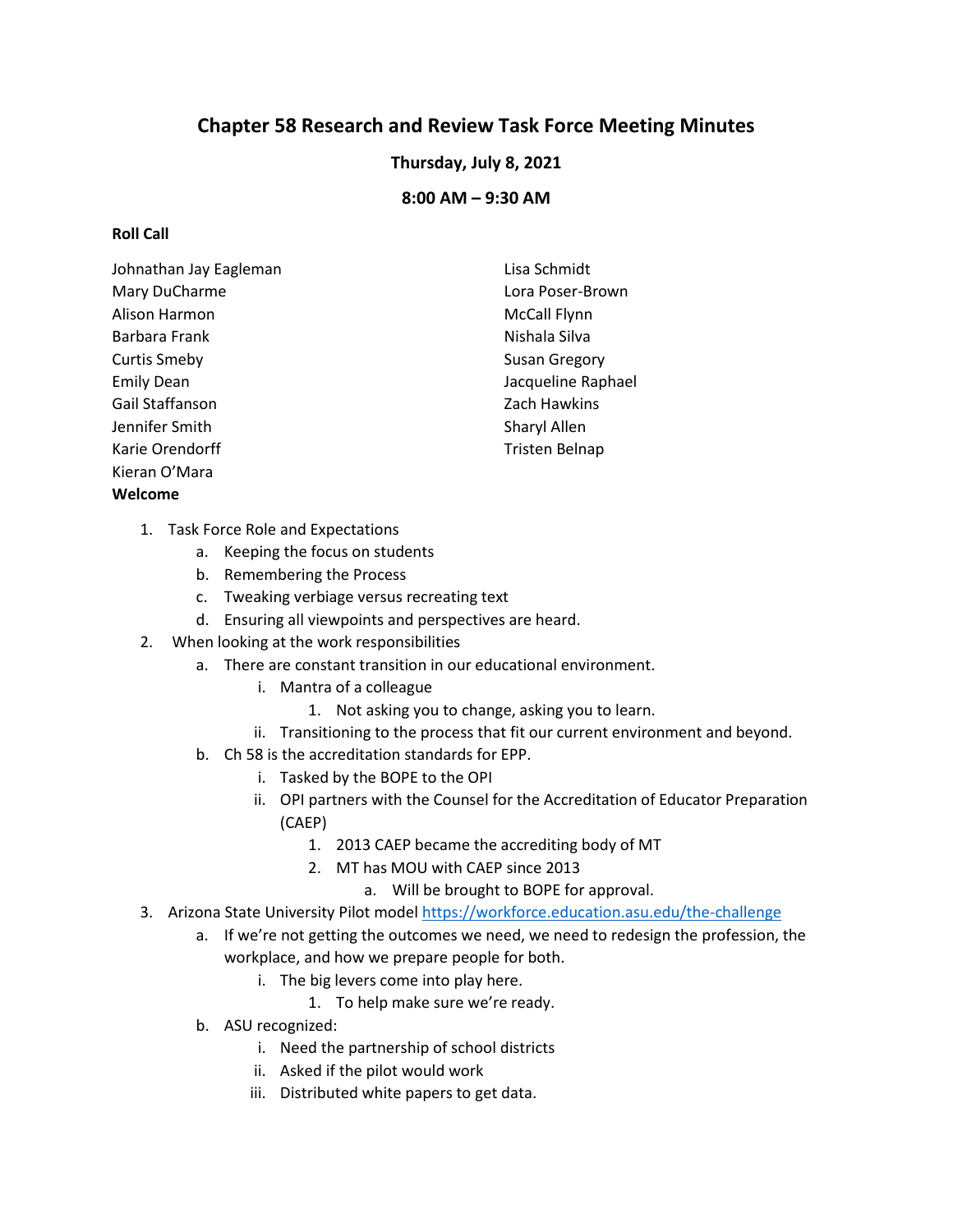- 4. Montana Experiences the Teacher shortage like many other states
	- a. Workforce design problem
	- b. Recruitment retention challenges
- 5. Balancing stability in transitions. What needs to remain stable to harness the big levers?
	- a. EPP are tied to stay accreted by
		- i. The OPI
		- ii. Regional/national systems
	- b. Clearly identify outcomes in accreditation
		- i. Rather than just the inputs vs outputs
		- ii. If outcomes are not already identified, they need to be addressed and clarified.
		- iii. The outcomes are what measure the standard of accreditation.
	- c. Identification of Big Levers
		- i. Are necessary to ensure students and teachers have a system of effectiveness.
		- ii. Montana Constitution states:
			- 1. We fulfill the full educational potential of each person.
				- a. Equality and equity
				- b. The contribution of MT tribal nations
			- 2. Address the challenges rather than continue with the challenges.
- 6. Materials reminder of HB 246
	- a. Are there gaps?
	- b. HB 246 from Representative Marta Bertoglio
		- i. Short Title: Revise education laws to enhance local control and opportunities for pupils.
	- c. The bill addressed flexibilities that already exist and putting them into statute out of ARM.
		- i. Works to solidify flexibilities we have currently.
		- ii. Does not address design.
			- 1. Need to work with all elements to pull together design.
				- a. Communities
				- b. Educators
				- c. Parents
				- d. Higher Education
- 7. How big picture items fit in ch 58.
	- a. Revising ch 58
		- i. Want a good understanding of:
			- 1. What is being revised?
			- 2. Where are the changes going?
	- b. Transition of stabilities.
		- i. Each of the standards and measurable outcomes
	- c. Challenges in the K-12 arena
		- i. Do we have the necessary alignments to put together design?
	- d. A lot of efforts to create design and overcome challenges happening concurrently.
		- i. OCHE recommendations
		- ii. Grow your own task forces.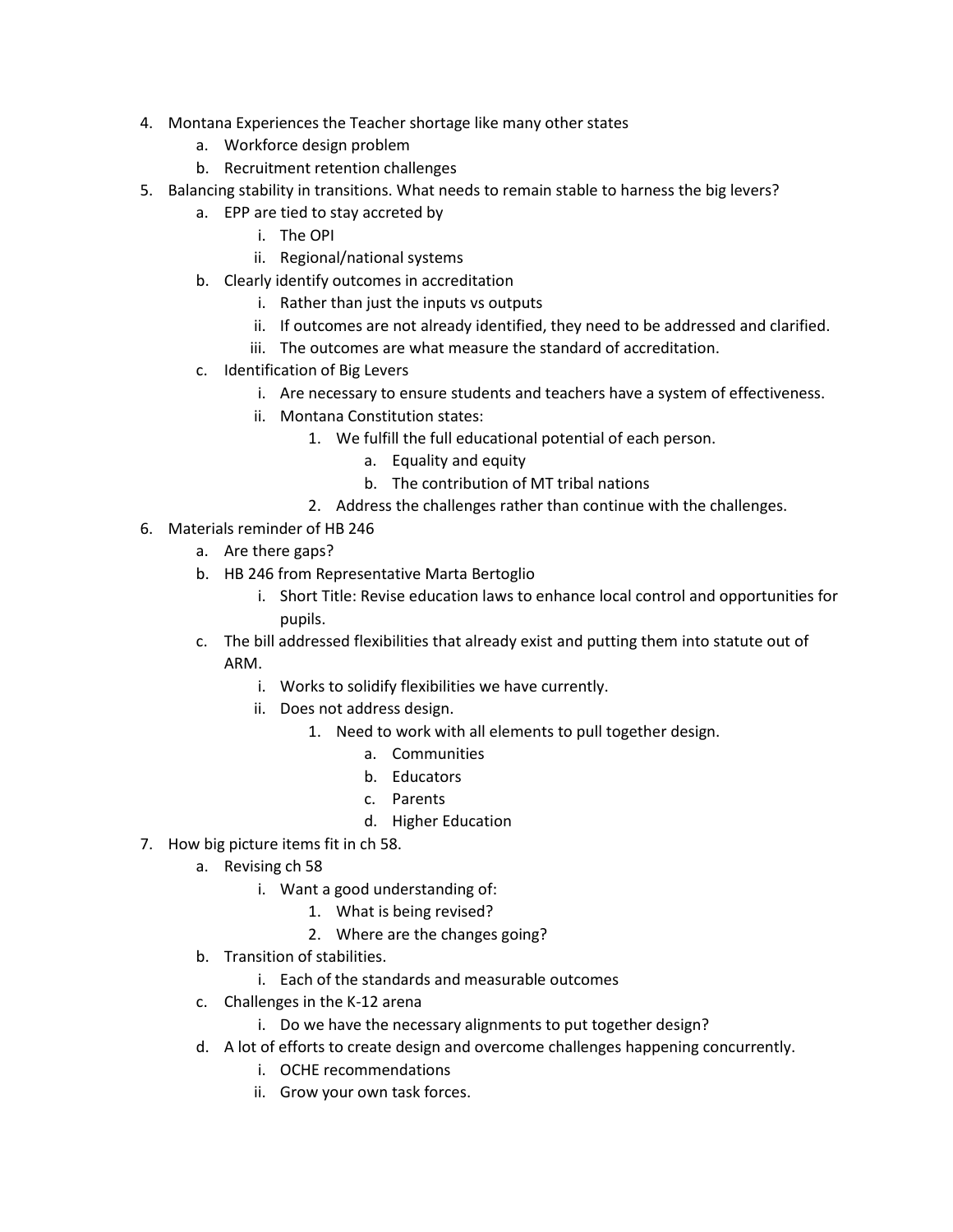iii. Rise Higher

#### **Review of lever topics and crosswalk of associated subchapters**

- 1. Lever topics and Subchapter Crosswalk
	- a. Starting point for looking at potential changes related to TF vision and identified change areas
	- b. Should not bee seen as a mandate for change to specific subchapters or sections
	- c. Repealed sections can be reviewed and may have applicability
- 2. The Ch 58 Google Site
	- a. Crosswalk document that reviews some of the lever topics in ch 58.
		- i. Include subchapters that are applicable to the topics.
		- ii. Can be used as a guide to find where language might be found in subchapters related to lever topics.
			- 1. Subchapter 1: State Administrative Procedural Standards
			- 2. Subchapter 2: Organization and Administration of Teacher Education REPEALED IN ENTRIETY
			- 3. Subchapter 3: Curriculum Principles and Standards: Basic Programs
			- 4. Subchapter 4: Teaching Areas General Standards REPEALED IN ENTRIETY
			- 5. Subchapter 5: Teaching Areas: Specific Standards
			- 6. Subchapter 6: Curriculum Principles and Standards: Advanced Programs
			- 7. Subchapter 7: Specializations: Supervisory and Administrative Programs
			- 8. Subchapter 8: Innovative and Experimental programs
			- 9. Subchapter 9: Standards for Approving Competency-Based or
				- Performance-Based Programs -REPEALED IN ENTRIETY
	- b. Big Lever topics are listed
		- i. Potential subchapters are listed with each topic.
- 3. Alignment of PEP standards to CAEP national standards
	- a. Crosswalks exist between the two
		- i. In 300's and 600's
	- b. Institutions that are doing a joint review between CAEP and PEPS
		- i. Syllabus
		- ii. Crosswalk
			- 1. Do not have to be repeated because they are aligned.
- 4. The Chapter 58 document download
	- a. First six pages list the:
		- i. Topic of the subchapter
		- ii. Specific rules
			- 1. Repealed rules included.
- 5. Language can be adjusted in the subchapters.
	- a. Big picture suggestions can be given as well.
		- i. Subcommittees can be created to look at specific language changes.
- 6. Subchapter 9: Standards for approving competency-based or performance-based programs – REPEALED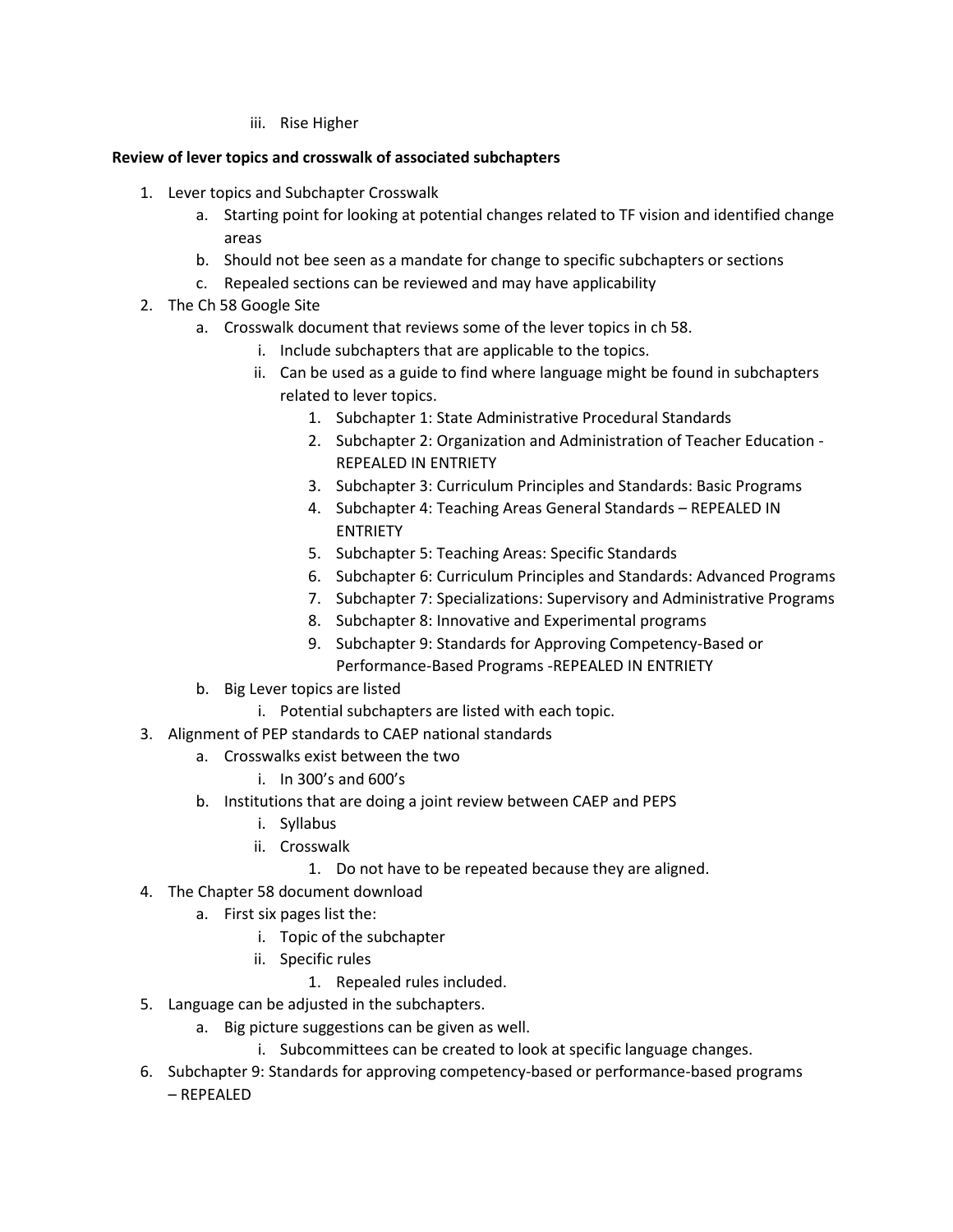- a. What was this process and why was it repealed?
	- i. What is the history?
	- ii. Is it different than what this TF has proposed?

#### **Follow-up on theses and ideas from July 1 meeting**

- 1. From the goals of the TF
	- a. In the Rocky Boy community
		- i. Introduction of the existing ARM language to standardize language curriculum
			- 1. To produce Ojibwe and Neiyo speakers
				- a. Taken to Rocky Boy and Box Elder to start the process.
					- i. Nothing has begun yet.
			- 2. Pedagogical and curriculum issues
		- ii. Five new teachers in the Rocky Boy community
			- 1. Pedagogy was not developed well for Native American tradition
		- iii. Community just buried their last Ojibwe speaker.
			- 1. Their language is being lost.
			- 2. TF should look at what should be changed to help the educational vison of tribal skills.
				- a. Specify "other world languages" to directly identify Ojibwe and Neiyo
					- i. Improve pedagogy
					- ii. Improve curriculum
					- iii. Improve language
		- iv. TF provides opportunity to create a better structure
		- v. Positions open in the public schools in Tribal communities
			- 1. No one is applying for the jobs.
- 2. Graduating from EPP in MT
	- a. Starting off in Ft. Belknap
		- i. Was not fully prepared for the experience
			- 1. 7 reservations in MT
			- 2. 12 sovereign tribes in MT
		- ii. Having a basic knowledge of language
			- 1. Creates a special relationship.
			- 2. Should be a high priority.
		- iii. Important to keep in mind that new educators are coming to reservations.
			- 1. How can we help them to be better prepared?
- 3. Class 7 licensure
	- a. A tribal process and does not go through EPP.
		- i. Tribes give approval for class 7 teachers to teach language in communities.
- 4. Language loss is an urgent emergency.
	- a. The speaking community is growing older.
		- i. COVID has made the situation more dire.
	- b. Public systems have yet to address the priorities to revitalize language.
		- i. Currently teachers are not required to use the language.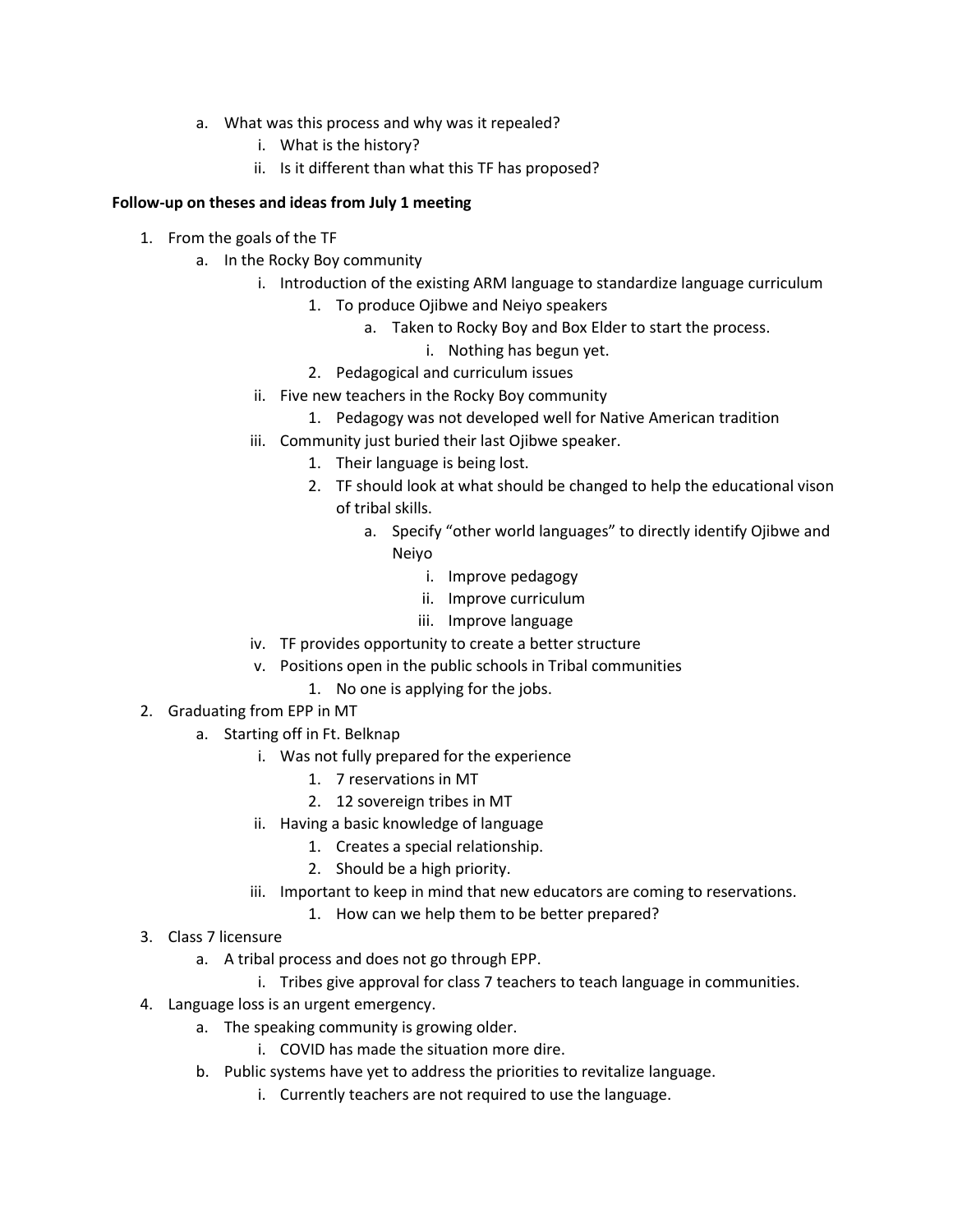- ii. When it is optional to include the language in the classroom
	- 1. The priorities to revitalize language is lost.
- c. If language, heritage, and world view systems are focused on.
	- i. Will have less social construct that separates with "colonial construct, settler thinking, and settler institution strategies" in communities.
- 5. Lever Topic 1: Pedagogy and content
	- a. More robust/diverse field experience
		- i. Practical work
		- ii. Different schools
		- iii. Quality mentorship
		- iv. Paid experience
		- v. Alternative pathways
	- b. Increased pedagogical proficiency.
		- i. Balance of content knowledge and pedagogical skills
		- ii. Differentiated learning.
		- iii. Effective classroom management
		- iv. Trauma informed instruction
		- v. Social emotional learning
	- c. There is overlap.
		- i. But there is an effort to keep the topics separated.
	- d. Cross walk sections:
		- i. Subchapter 3: 10.58.311
		- ii. Subchapter 5: 10.58.501- 10.58.533 (as needed)
			- 1. Early childhood education
				- a. Language on differentiation
				- b. Personalized learning
				- c. Trauma-informed instruction
				- d. Ect.
		- iii. Subchapter 6: 10.58.605
		- iv. Subchapter 6: 10.58.606
		- v. Subchapter 6: 10.58.610
		- vi. Subchapter 7: 10.58.705
- 6. Lever Topic 2
	- a. Real world experiences:
		- i. Year-long residency
			- 1. Costs
			- 2. Placement challenges in rural communities
			- 3. Financial challenges for candidates
		- ii. Connections between classroom and real-world experience
	- b. Some TF members are not ready to let go of this topic.
		- i. In rural Native communities helping to get experience and prepare for their time in a reservation school
			- 1. Candidates are often not prepared and do not make it long term.
		- ii. Would like to see a pilot program to see how to make a residency work.